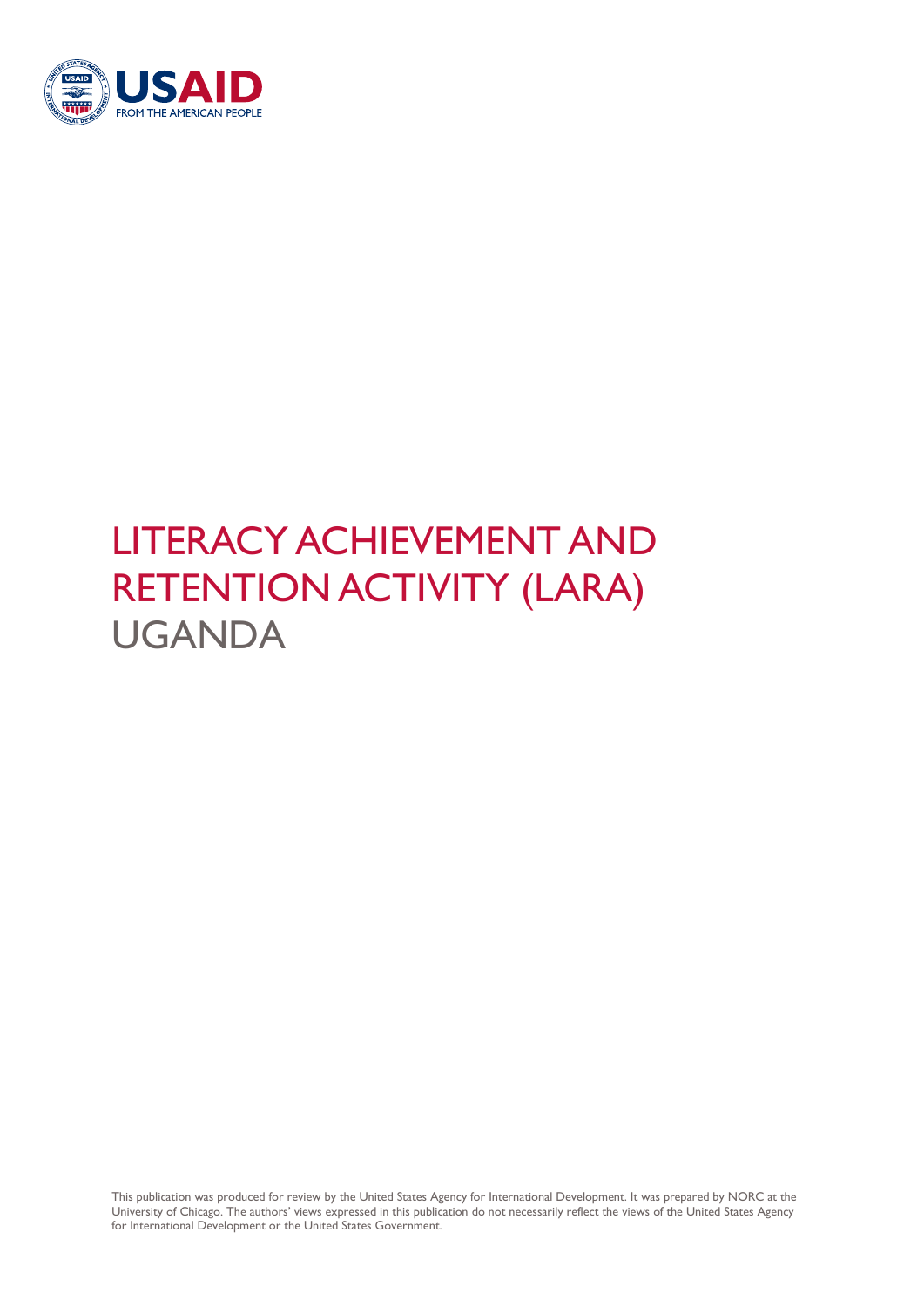## **ACTIVITY BACKGROUND**

Implemented by RTI International and World Vision in close partnership with the Government of Uganda, USAID's Literacy Achievement and Retention Activity (LARA) project (2015-2021) aims to improve early grade reading and retention among 1.3 million students by 1) strengthening capacity to deliver early grade reading in three local languages and English; and 2) building a positive and supportive school climate by reducing school-related gender-based violence (SRBGV). Social and emotional learning (SEL) is explicitly embedded in LARA's theory of change which posits that reduced incidence of SRGBV leads to improved school retention and learning, which prepares children for continued academic achievement and better life outcomes.

# **KEY FINDINGS**

## **DESIGN AND CONTEXTUALIZATION**

LARA's theory of change (TOC) has an explicit focus on Social and Emotional Learning (SEL) and is twofold. The TOC hypothesizes that *first,* students' academic and social development is positively impacted if there is a favorable and supportive school climate where teachers deliver quality instructions; and *second,* student retention in primary grades and learning outcomes are higher in schools that mandate a zero SRBGV tolerance policy.[2](#page-1-0) LARA's assumption is that with strengthened social awareness and selfconfidence fostered through weekly Uganda Kids Unite activities and a positive learning environment, students will be better equipped to avoid violence in and around school, report violence as bystanders or survivors, and seek help from trusted and caring adults when needed. Moreover, students will be better able to enjoy and fully engage in learning if there is less fear of humiliation and punishment.

### **BEST PRACTICES**

- **Based on the Collaborative for** Academic, Social and Emotional Learning (CASEL) framework, SEL competencies of self-awareness, self-management, social awareness, relationship skills and responsible decision-making were contextualized and integrated across program activities.
- Journeys Handbook for Pupils is a critical tool for teachers - it helps them conceptualize life skills in a more concrete manner, facilitate discussions on SRGBV, and try to improve school climate.
- LARA implemented a lesson-based Journeys Handbook for Pupils to enhance students' sense of agency to discuss, avoid, report, and seek assistance for all forms of SRGBV including bullying, psychological intimidation, corporal punishment and sexual violence. Although the implementation of activities in this handbook was inconsistent and incomplete, the activities were well received when they took place.
- LARA has a robust monitoring and evaluation system that uses various instruments to periodically collect and triangulate data on program performance and impacts.
- Strategic stakeholder engagement was critical for program implementation. LARA has received government buy-in and community support and Journeys is now a mandatory extracurricular program<sup>1</sup>.

 $\overline{a}$ 

<span id="page-1-1"></span><sup>&</sup>lt;sup>1</sup> Information provided by LARA key informant.

<span id="page-1-0"></span><sup>&</sup>lt;sup>2</sup> USAID | Uganda Literacy Achievement and Retention Activity (LARA). Activity Monitoring, Evaluation and Learning Plan (AMELP). Revised Version: February 26, 2016.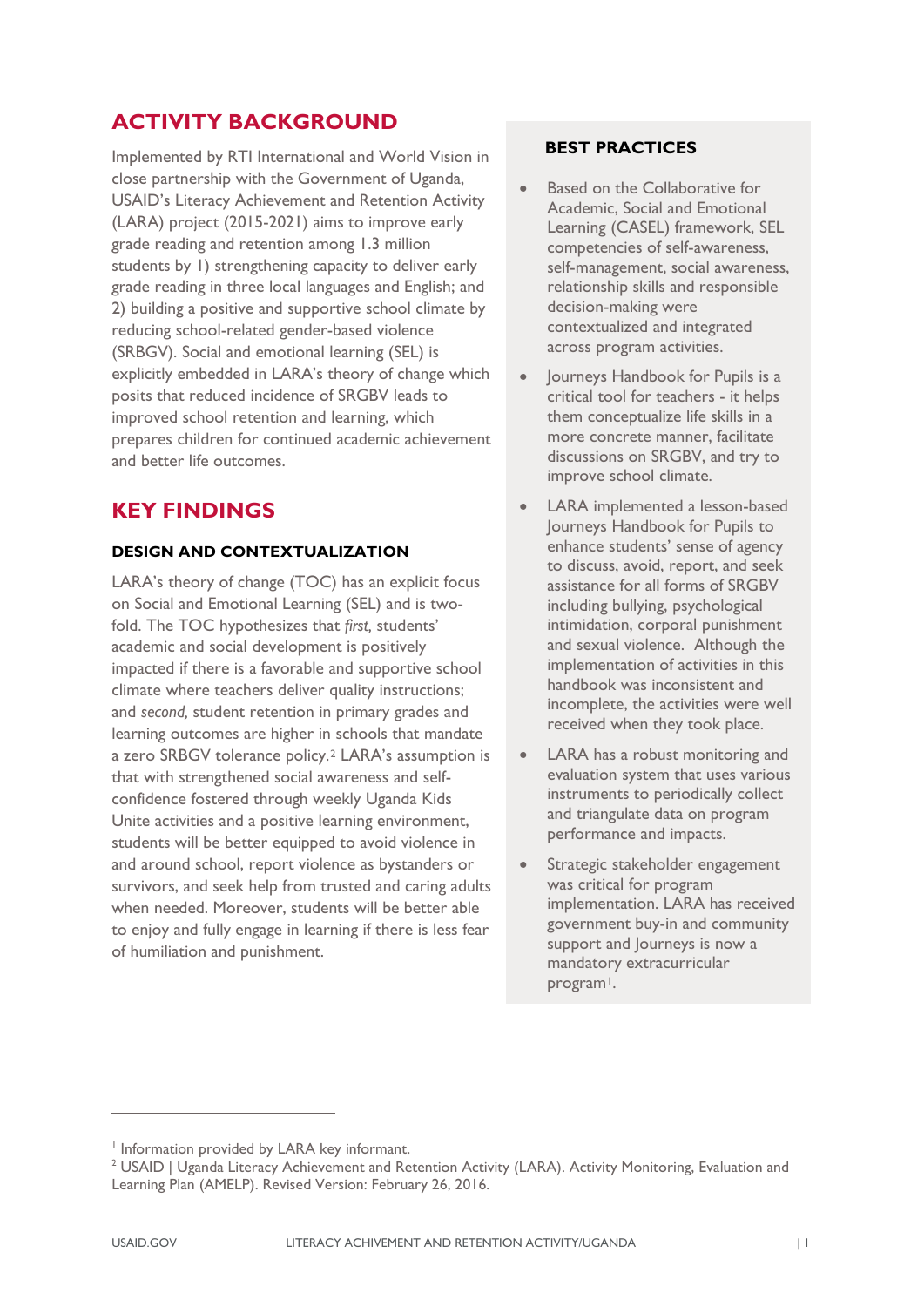*"When you look at our theory of change, you realize that SEL forms a very important role when it comes to creating a positive school environment that is violence free. Because if children have a voice, they're able*  to challenge, they're able to report violence perpetrated against them and their peers, then violence will reduce in the schools. And if violence is reduced in the schools, then children will enjoy school. They will *stay in school throughout the primary cycle. They will participate in classwork, without fear of humiliation and punishment." – Monitoring Evaluation Director*

Grounded in a positive interdependency of stakeholders, a multi-pronged approach was conceptualized to meet LARA's second objective of improving children's retention, participation and perseverance in primary schools. This includes sensitizing teachers, students and school management committees about SRGBV recognition, prevention and response using the Journeys training manuals developed by program staff, as well as supporting community engagement efforts that promote positive attitudes and beliefs toward gender equality and balanced power relations. Using the Journeys for Teachers Handbook, teachers are trained to detect early signs of bullying to promote a safe and inclusive learning environment for all students, regardless of their gender, disability status and physical appearance. Moreover, although the school is central to achieving the desired outcomes, the results framework also includes parent engagement and community mobilization as key entry points. These stakeholders are purposely selected to ensure the presence of an enabling academic environment where students feel safe, cared for and respected by their teachers and peers, and have proper mechanisms to report acts of SRGBV. The Journeys for Community Handbook serves as a tool to facilitate community level discussions and activities that enable individuals to recognize gender stereotypes and different forms of violence, respond to SRGBV using reporting mechanisms, as well as work collaboratively with school staff to design and implement prevention measures.

Guided by the CASEL framework, SEL concepts were contextualized to align with local perceptions of agency, teacher-student relations, and parent-child communication among others. Through extensive pilot and cognitive testing, SRGBV frameworks and activities were adapted to the Uganda context where there is high incidence of bullying, corporal punishment and sexual harassment.

*"Uganda is a culture rich country. If you don't approach it from the context of Uganda, you are likely to find a lot of resistance and the uptake would quite be low. So borrowing from the CASEL model, we had to see how it really works within the Ugandan context. We had consultations to inform the choice of themes and see how to approach them to create a safe and positive learning environment." – SRGBV Component Lead*

### **IMPLEMENTATION AND MEASUREMENT**

LARA has been implemented in 31 districts across Uganda using a phased approach in close collaboration with the Ministry of Education and Sports (MoES). Schools were randomly assigned to the treatment and comparison groups, with the former receiving interventions on reading instruction and SRGBV prevention. Change agents were selected based on their status in school, and their ability to mobilize school staff and regularly facilitate discussions on creating a safe and supportive school environment. Headmasters were given ownership of the program because school teachers were more likely to follow the curriculum under their direction. The training program for teachers was modified shortly after implementation once program staff realized that LARA did not take into consideration teachers' SEL competencies and their perceptions of gender norms and violence, which influence program delivery. LARA also collaborated with and through existing government structures and policies to facilitate cooperation among students, teachers, parents and community members to achieve program objectives.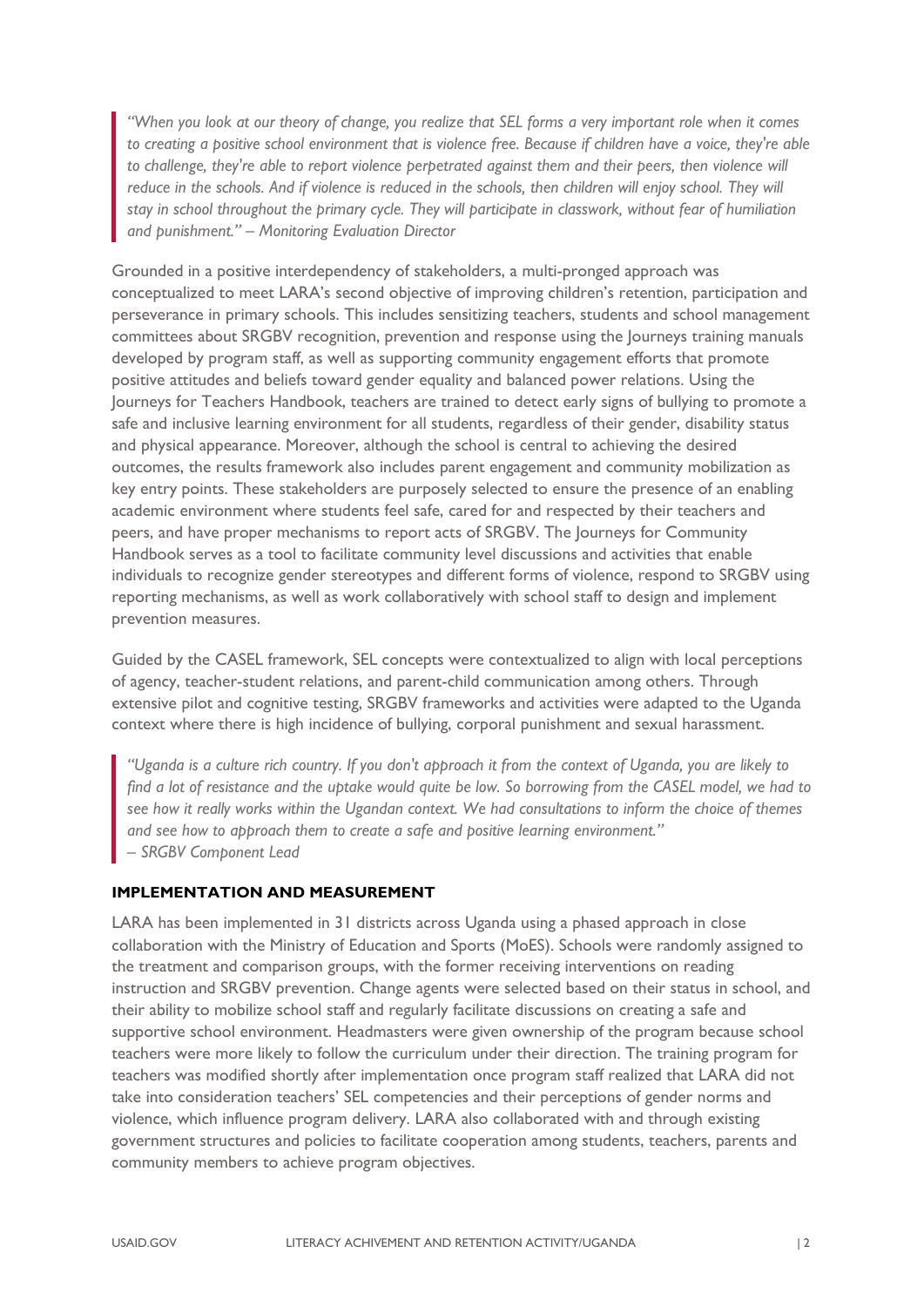*"If the headmaster supports it, then the teachers will implement it. When the parents see the head teachers or the teachers talking to them about the benefits of it, they will also be motivated to implement. So, in our thinking, everybody can actually be an advocate as long as he or she understands the logic behind it. The critic today can be an advocate tomorrow." – SRGBV Component Lead*

LARA undertook a mixed-methods, longitudinal measurement approach to track results and adapt implementation to improve performance. Indicators that measure changes in SRGBV outcomes over time were purposefully developed to align with existing systems, including the MoES National Strategy and Action Plan on Violence Against Children in Schools. Both individual and school-level data have been collected using various instruments, including training attendance registers, classroom observation forms, school and community checklist to monitor school climate improvement and SRGBV prevention initiatives, qualitative interviews, and surveys on adult attitudes about gender equality and student perceptions of school climate and SRGBV.

Findings from RTI's<sup>[3](#page-3-0)</sup> indicate that, after three years of implementation, students in the treatment group demonstrated improved SEL competencies such as increased cooperation among peers, compassion, expression of ideas and trusting relationship with teachers. Teachers felt they were more approachable, friendly and understanding which led to improved student-teacher relations. Significantly more treatment schools than those in the comparison arm recorded a decline in corporal punishment, suggesting that exposure to the Journeys handbook had a positive impact on teachers. However, boys reported a higher prevalence of sexual violence, whereas girls experienced higher rates of bullying than their male peers. Finally, although school staff demonstrated more gender equitable attitudes, the majority of pupils in the treatment group had unfavorable perceptions as earlier.

*"Where our boys come from, the culture promotes more of boys than girls. The culture teaches girls to be more submissive than boys. And these are the gender stereotypes and social norms that we are trying to remedy. To show them that apart from their biological traits - boys and girls are all children. They deserve the same equality and same chances. But the generational reinforcement by the parents, by the society that you are a girl, you are a boy is a prominent challenge." – SRGBV Component Lead*

In addition, NORC at University of Chicago was contracted by USAID to conduct independent performance and impact evaluations of LARA. Consistent with RTI's findings, the impact evaluation after three school years of program implementation indicates that students held more gender inequitable attitudes than teachers and caregivers, and that Journeys handbook fostered better communication between teachers and caregivers about learner safety.[4](#page-3-1) The evaluation also found that students continue to feel particularly unsafe at certain locations in and around the school compound, including latrines which are typically dirty, lack privacy and increase risk of sexual assault, the school perimeter where strangers usually lurk, and the journey to and from school. Contrary to RTI findings and despite the role of SEL in LARA's theory of change, NORC's external evaluation found that SEL activities did not improve student retention, attendance or academic performance after three years of implementation. Moreover, there was no significant decrease in school violence or in the use of violent disciplinary methods by the teachers. Although teachers perceive corporal punishment as an ineffective disciplinary method, evidence indicates that a large percentage continue to use it.

 $\overline{a}$ 

<span id="page-3-1"></span><span id="page-3-0"></span><sup>3</sup> RTI. Uganda School-Related Gender-Based Violence Longitudinal Study – Occasion 2 Report. March 25, 2020 <sup>4</sup> NORC. Uganda Literacy Achievement and Retention Activity (LARA). Midterm Impact and Final Performance Evaluation Report. June 2020.